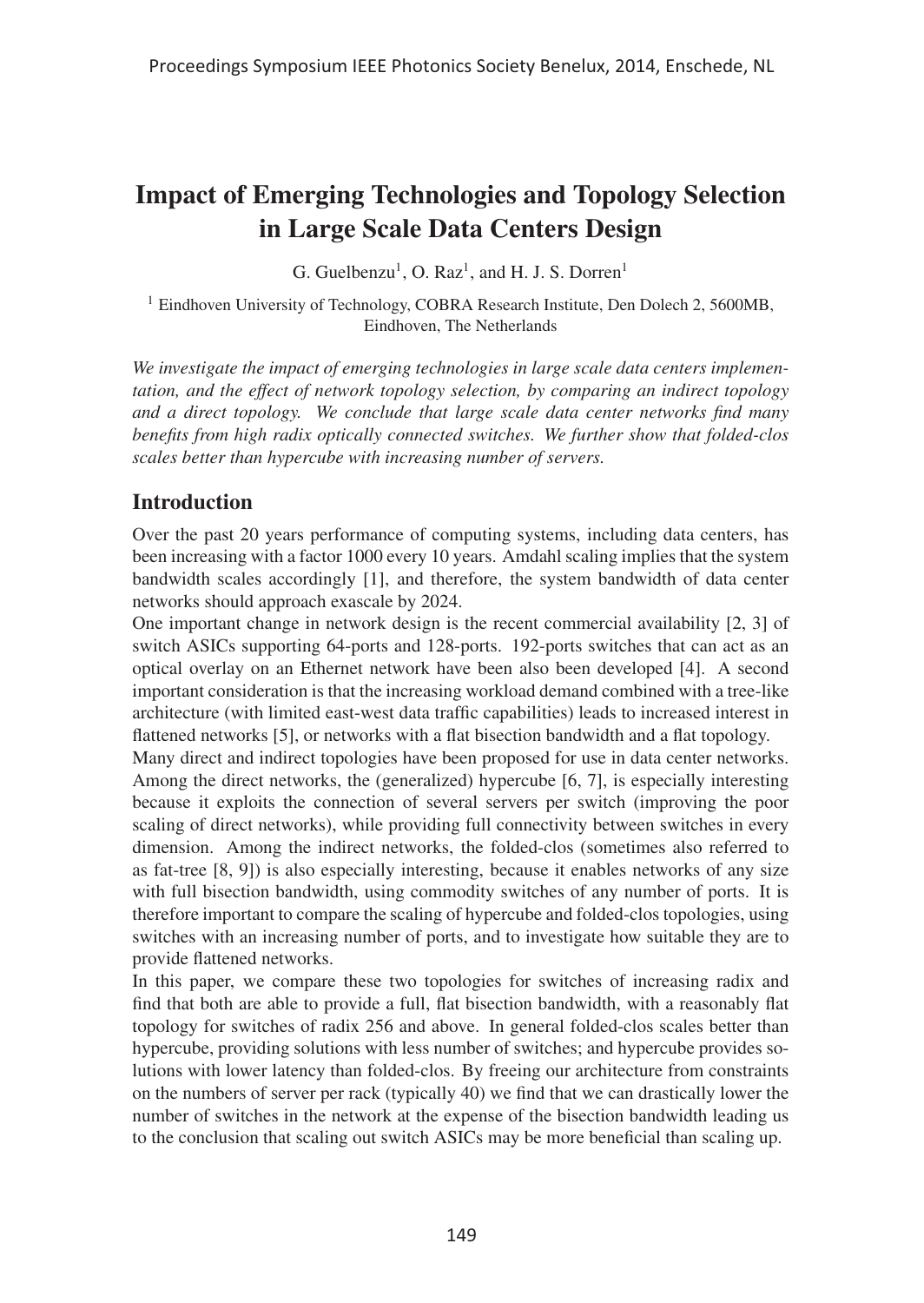# Topologies comparison

In this study, we look into folded-clos and hypercube networks which are able to interconnect more than 100000 servers divided into racks with full bisection bandwidth. This number of servers is required for exascale performance networks, since at present, petascale performance networks are built with tens of thousands of servers [10]. Full bisection bandwidth is imposed to have a congestion-free network [2].

In order to compare the topologies we use two performance metrics: cost and latency. As a first, rough approximation for the cost, we can use the required number of switches to interconnect the servers. Figure 1a shows the required number of switches for our interconnection network, comparing hypercube and folded-clos topologies for switches with different number of ports. From Figure 1a we conclude that both topologies benefit from increasing the number of ports in the switches, providing solutions with fewer switches. Folded-Clos is the topology that is able to provide solutions for switches of any number of ports. In addition, we conclude that folded-clos always gives solutions with fewer switches than hypercube. For instance, with commercially available 128-ports switches, folded-clos requires 4000 switches, while hypercube needs 5832 switches. We have also plotted the results for switches of 256-ports and 512 ports, and we conclude that, from 256-ports switches, both topologies are able to provide the ideal amount of 2500 switches with present rack configurations. This number can be further reduced if we allow the interconnection of more than 40 servers per rack.

Another important performance metric of the topologies is latency. We use the diameter of the network measured in hops, as it provides an upper bound to the worst-case latency of the network [11]. In the ideal case, a hypercube will require two dimensions and three hops, and a folded-clos will require two levels and four hops. Figure 1b shows the number of hops for our interconnection network, comparing hypercube and folded-clos topologies for switches with different number of ports. We find that with increasing number of ports, fewer hops are needed and that hypercube always provides solutions with less hops than folded-clos. Hypercube reaches its ideal latency of three hops with 192-ports switches, while folded-clos reaches its ideal latency of four hops only using 512-ports switches.



Figure 1: (a) Required number of switches to interconnect 100000 servers with hypercube and folded-clos topologies (b) Required number of hops for 100000 servers with hypercube and folded-clos topologies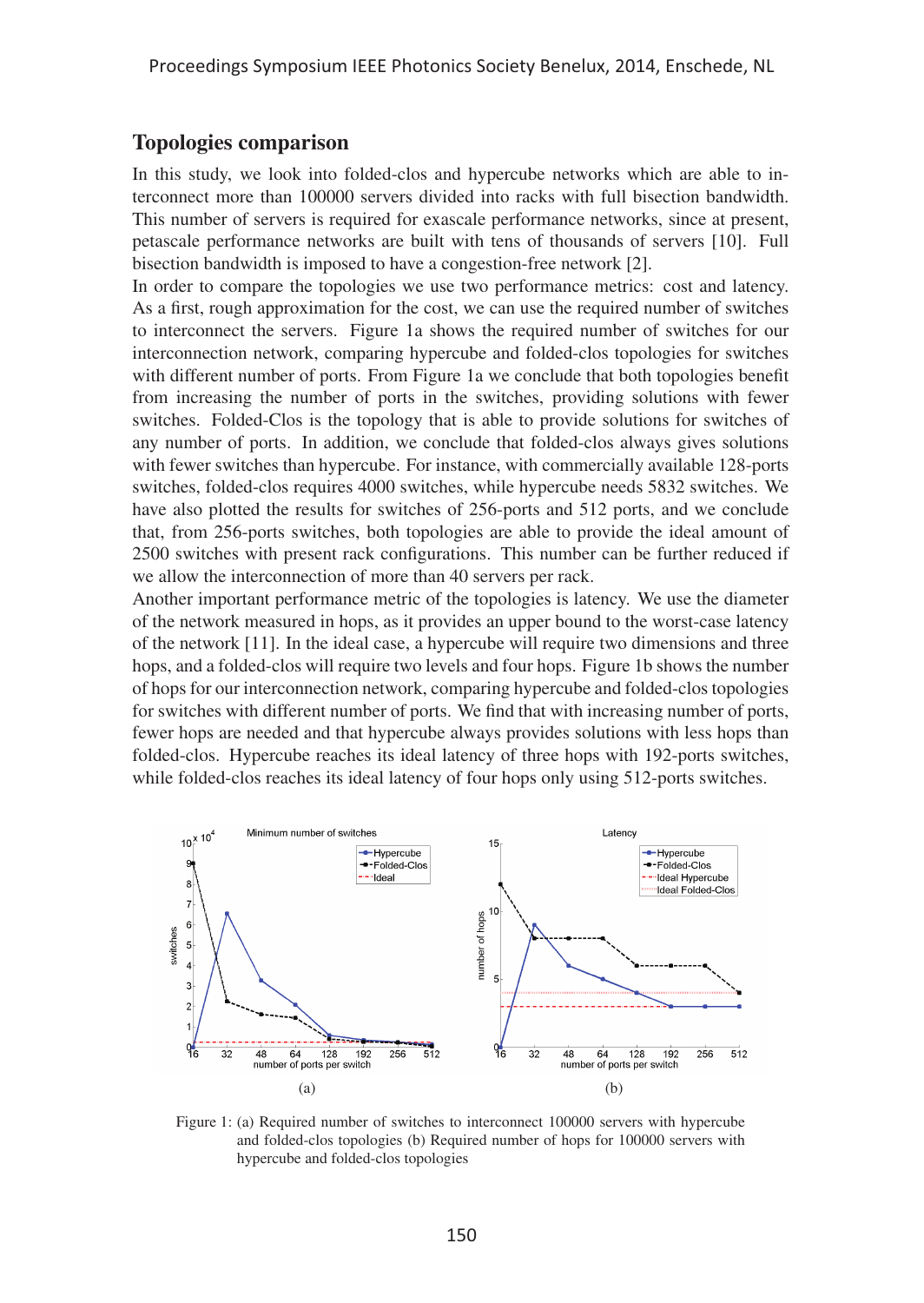# Challenges and opportunities in scaling CMOS switching ASICs

Above we have compared the number of switches and latency of hypercube and foldedclos networks, using the common assumption of populating every rack with 40 servers [12]. Recently micro-servers have been suggested as a viable low cost alternative for traditional servers in high performance computers [13]. For such low power and small volume building blocks one can imagine populating racks in data centers with more than 40 servers. It is therefore of interest to explore how the number of switches in a data center network can be further reduced if more servers are connected to each switch. As a case study we examine how the number of switches in a hypercube network scales when full bisection bandwidth is not maintained. In Figure 2 we sketch the number of switches needed as a function of the number of servers attached to a switch (i.e.: number of servers per rack). We can see that by adding up to 47 servers per rack, full bisection bandwidth is maintained, and a further drop in cost of 12% is achieved compared to a 40 servers per rack configuration. As more servers are placed into each rack, the bisection bandwidth decreases: with half bisection bandwidth only 55% of the switches are needed, and with quarter bisection bandwidth only 36% of the switches are required.



Figure 2: Number of switches as a function of servers per rack for hypercube network using switches with 256 ports

#### **Discussion**

The radix of a CMOS ASIC switch is ultimately limited by the number of SerDeses that can be integrated inside it. This is driven by the limited number of pins in a BGA package and the limited power supply [14]. The recent trend of increasing the serial line rate for these SerDeses is only making the problem worse as driving the traces in PCB at higher frequencies requires more power. Increasing the total number of pins is very challenging. One way of freeing more pins for I/O purposes is to reduce the power consumption (freeing power and ground pins). This can be accomplished by bringing the photonic interconnects closer to the switch ASIC or place them on top of [15]. It appears that higher radix switches (scaling out) may have more to offer in terms of system benefits than higher serial line rate (scaling up). This requires designers of ASICs to follow a policy of replacing power pins with data pins supporting short distance electrical transmission lines. In this way a path to flatter and lower cost DC networks can be defined.